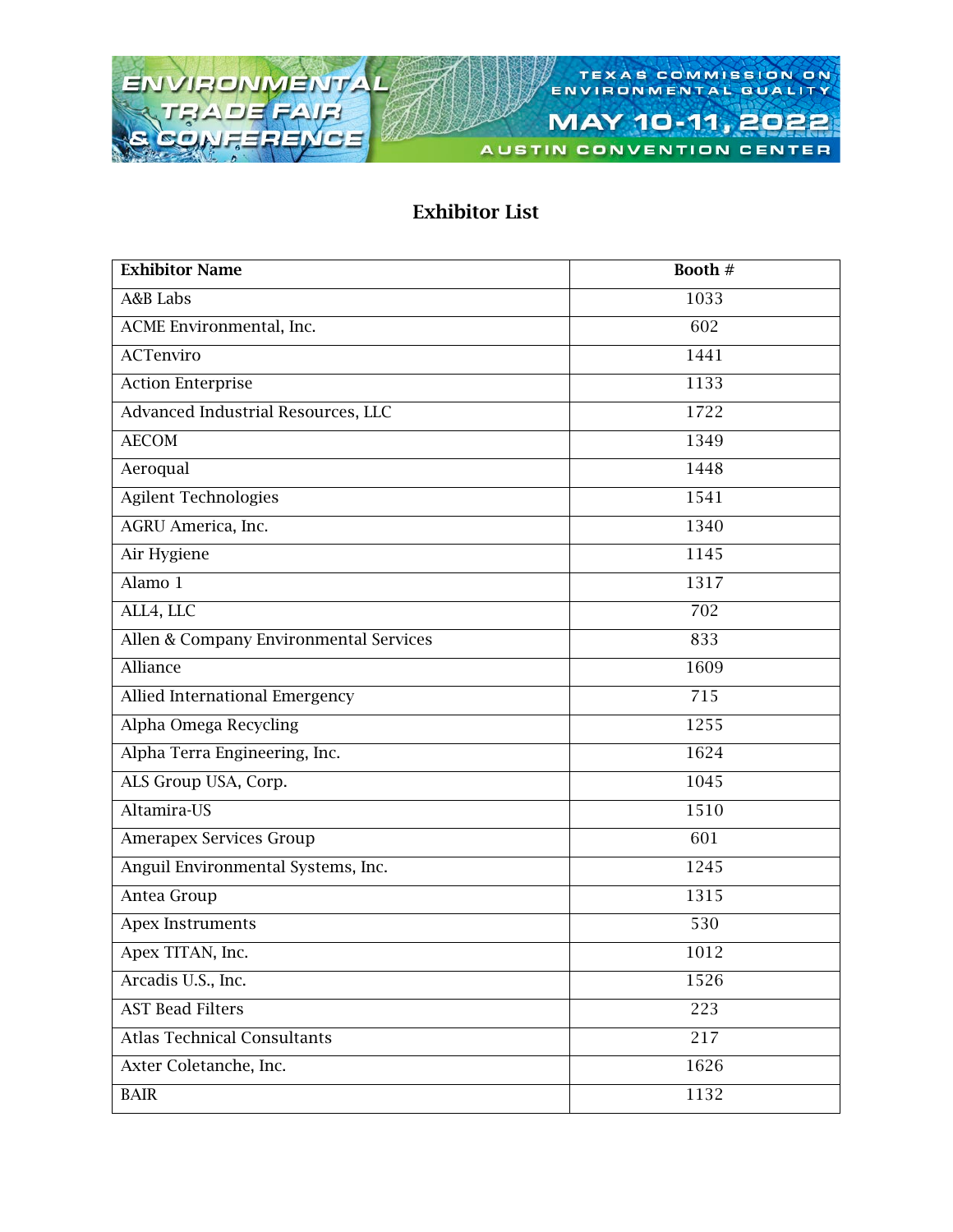# ENVIRONMENTAL

### TEXAS COMMISSION ON TEXAS COMMISSION

| $\mathbb{R}^n$ , $\mathbb{R}^n$ , $\mathbb{R}^n$ , $\mathbb{R}^n$ , $\mathbb{R}^n$ , $\mathbb{R}^n$ , $\mathbb{R}^n$ | AUSTIN CUNVENTIUN CENTER |
|----------------------------------------------------------------------------------------------------------------------|--------------------------|
| Balaena                                                                                                              | 945                      |
| <b>Banks Environmental Data</b>                                                                                      | 1111                     |
| BGE, Inc.                                                                                                            | 321                      |
| <b>BIC Alliance</b>                                                                                                  | 700                      |
| <b>BioDAF</b>                                                                                                        | 1439                     |
| <b>Bionex Technology</b>                                                                                             | 304                      |
| <b>Bluebonnet Petrochemical Solutions</b>                                                                            | 933                      |
| <b>BrandSafway LDAR</b>                                                                                              | 201                      |
| <b>Braun Intertec Corporation</b>                                                                                    | 625                      |
| Broadbent & Associates, Inc.                                                                                         | 620                      |
| <b>Brown Bear Corportation</b>                                                                                       | 405                      |
| <b>BTSoft(BTLIMS Technologies)</b>                                                                                   | 1514                     |
| Burns & McDonnell Engineering Company, Inc.                                                                          | 404                      |
| Cadence Environmental Energy                                                                                         | 1217                     |
| Camsco                                                                                                               | 1610                     |
| Cascade Drilling, LP                                                                                                 | 526                      |
| Casella                                                                                                              | 1456                     |
| <b>CDM</b> Smith                                                                                                     | 305                      |
| <b>CDS</b> Analytical                                                                                                | 622                      |
| CG Environmental                                                                                                     | 906                      |
| Circon Environmental                                                                                                 | 1027                     |
| City of Austin - Austin Water Special Services Division                                                              | 924                      |
| Civil & Environmental Consultants, Inc.                                                                              | 1529                     |
| ClariNorit/Tetrasolv                                                                                                 | 809                      |
| Clean Earth                                                                                                          | 1127                     |
| Clean Earth Systems, Inc.                                                                                            | 1528                     |
| Clean Harbor                                                                                                         | 1221                     |
| CleanAir Instrument Rental                                                                                           | 1247                     |
| Clean-Co Systems, Inc.                                                                                               | 226                      |
| ClearSign Technologies                                                                                               | 1339                     |
| <b>Closed Loop Recycling</b>                                                                                         | 815                      |
| CloudCompli                                                                                                          | 211                      |
| <b>Coastal Container Services</b>                                                                                    | 1520                     |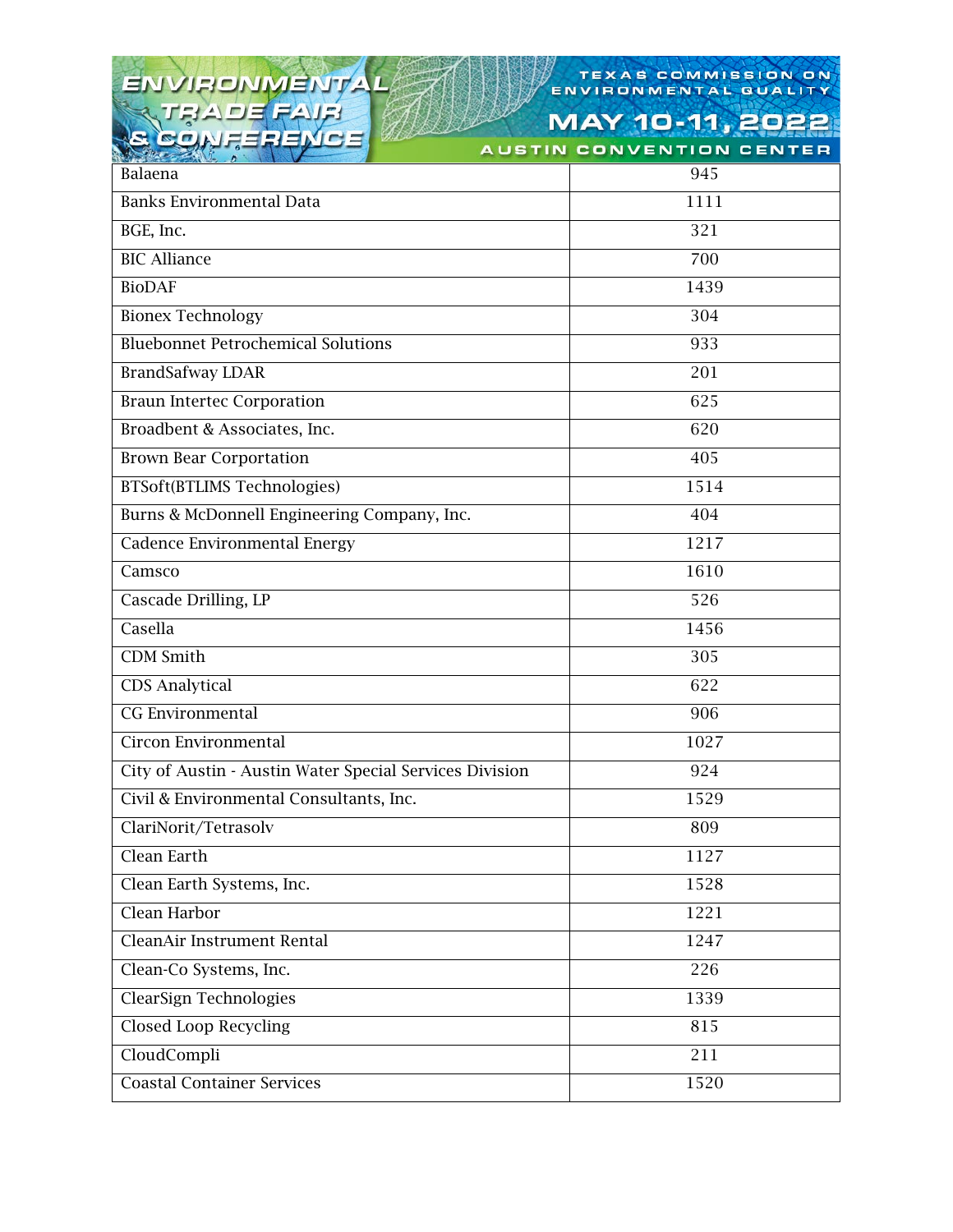# ENVIRONMENTAL<br>TRADE FAIR<br>S CONFERENCE

### TEXAS COMMISSION ON TEXAS COMMISSION

**MAY 10-11, 2022** IVENTION CENTER

. . .

| $\Delta$                                           | .    |
|----------------------------------------------------|------|
| <b>Collier Geophysics</b>                          | 1606 |
| <b>Compliance Assurance Associates</b>             | 806  |
| Compressor Engineering Corp.                       | 1337 |
| Concertive                                         | 1521 |
| CR Clean Air Group                                 | 1047 |
| <b>CTEH</b>                                        | 525  |
| <b>Cura Emergency Services</b>                     | 307  |
| Dakota Software                                    | 1151 |
| Daniel B. Stephens & Associates, Inc.              | 913  |
| <b>Delta Water Processing</b>                      | 1632 |
| DeWind One Pass Trenching, LLC                     | 402  |
| DFW RadonVOC, LLC                                  | 524  |
| Dürr Systems, Inc. .                               | 1738 |
| EA Engineering, Science, and Technology, Inc., PBC | 1720 |
| Eagle Environmental Services                       | 1428 |
| <b>Eagle Remediation</b>                           | 1517 |
| Eagle Synergistic Optimizing Technologies, LLC     | 835  |
| <b>Earth Measurement Corp</b>                      | 1210 |
| EarthTec                                           | 1347 |
| ecoSPEARS                                          | 1625 |
| Edge Engineering and Science, LLC                  | 1440 |
| Eijkelkamp North America                           | 1535 |
| Element                                            | 1728 |
| <b>Element Markets</b>                             | 1316 |
| Ellingson Drainage, Inc.                           | 1032 |
| EnRUD Resources, Inc.                              | 1527 |
| EnSafe, Inc.                                       | 722  |
| ENTACT, LLC                                        | 1623 |
| <b>Enthalpy Analytical</b>                         | 1417 |
| EnviroCon Systems, Inc.                            | 1037 |
| Envirocon, Inc.                                    | 1414 |
| <b>Environeer Engineering Consulting</b>           | 306  |
| <b>Environmental Resource Center</b>               | 1640 |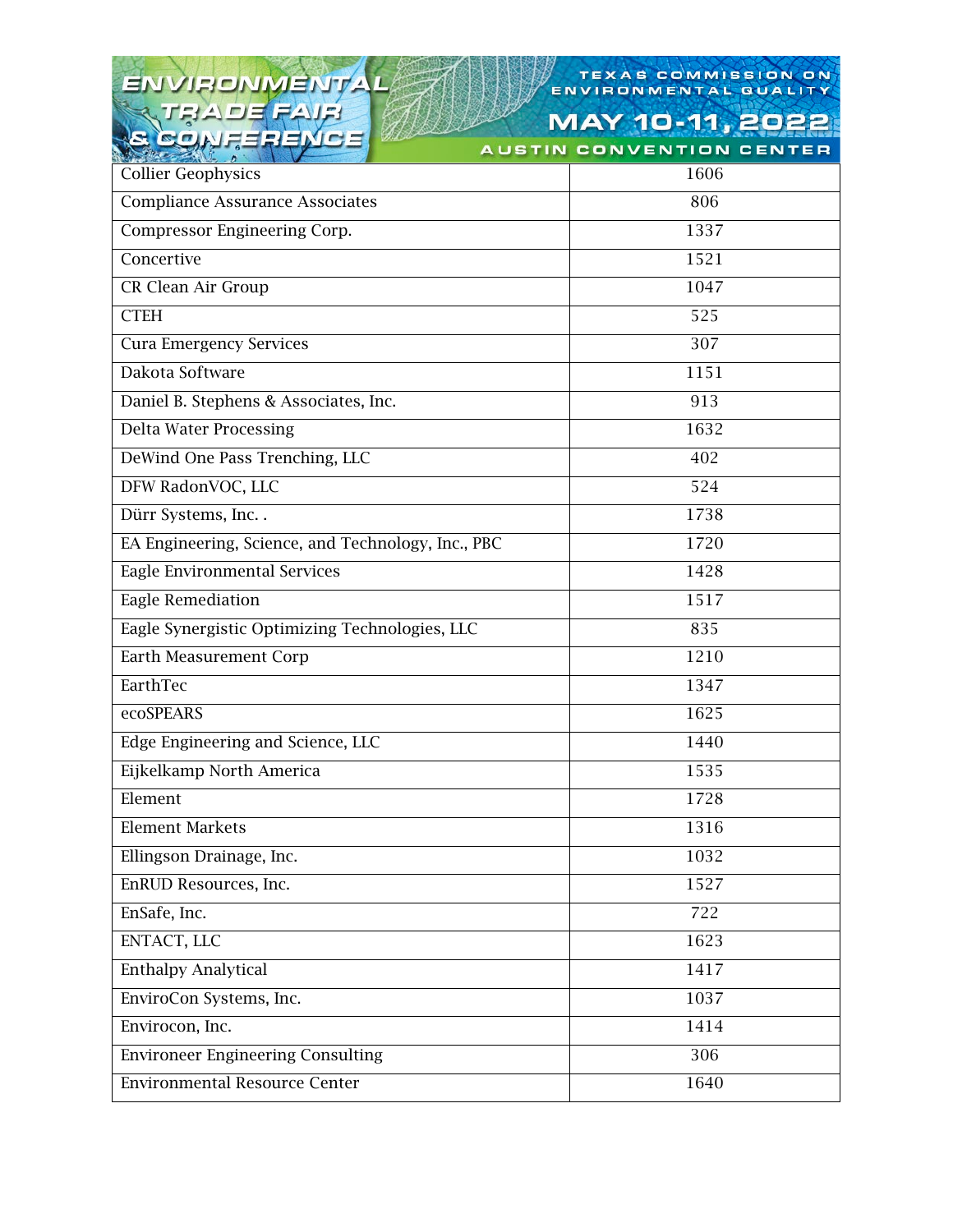### ENVIRONMENTAL CONFERE

## TEXAS COMMISSION ON

| SECIAL ERENCE<br><b>MARCHER</b>          | <b>AUSTIN CONVENTION CENTER</b> |
|------------------------------------------|---------------------------------|
| <b>Environmental Restoration, LLC</b>    | 1040                            |
| Environmental Standards, Inc.            | 532                             |
| enviroPhase                              | 216                             |
| EnviroServe, Inc.                        | 522                             |
| <b>Envirotech Drilling Services</b>      | 1427                            |
| <b>Envirotech Environmental Services</b> | 1425                            |
| EOSolutions, LLC                         | 523                             |
| <b>Epcon Industrial Systems</b>          | 1506                            |
| <b>ERIS</b>                              | 824                             |
| Erthwrks, Inc.                           | 1445                            |
| <b>ERTS</b>                              | 1350                            |
| <b>ESC Spectrum</b>                      | 1336                            |
| <b>ESE Partners</b>                      | 521                             |
| ESS                                      | 1524                            |
| <b>ETA</b>                               | 612                             |
| ETTL Engineers & Consultants, Inc.       | 925                             |
| Eureka Water Probes                      | 1635                            |
| Eurofins                                 | 821                             |
| Evoqua Water Technologies                | 1140                            |
| <b>Exploration Instruments, LLC</b>      | 1547                            |
| <b>Farrwest Environmental</b>            | 1212                            |
| <b>Fisher Arnold</b>                     | 1232                            |
| <b>Forward Equipment</b>                 | 1024                            |
| Gasera, Ltd.                             | 1251                            |
| Gasmet Technologies, Inc.                | 607                             |
| Gehrig, Inc.                             | 407                             |
| Geoprobe                                 | 932                             |
| GeoSolutions, Inc.                       | 1454                            |
| <b>Geosyntec Consultants</b>             | 714                             |
| Geotech Environmental Equipment, Inc.    | 1621                            |
| <b>GFL Environmental</b>                 | 420                             |
| GHD Services, Inc.                       | 1634                            |
| Giant Resource Recovery, Inc.            | 326                             |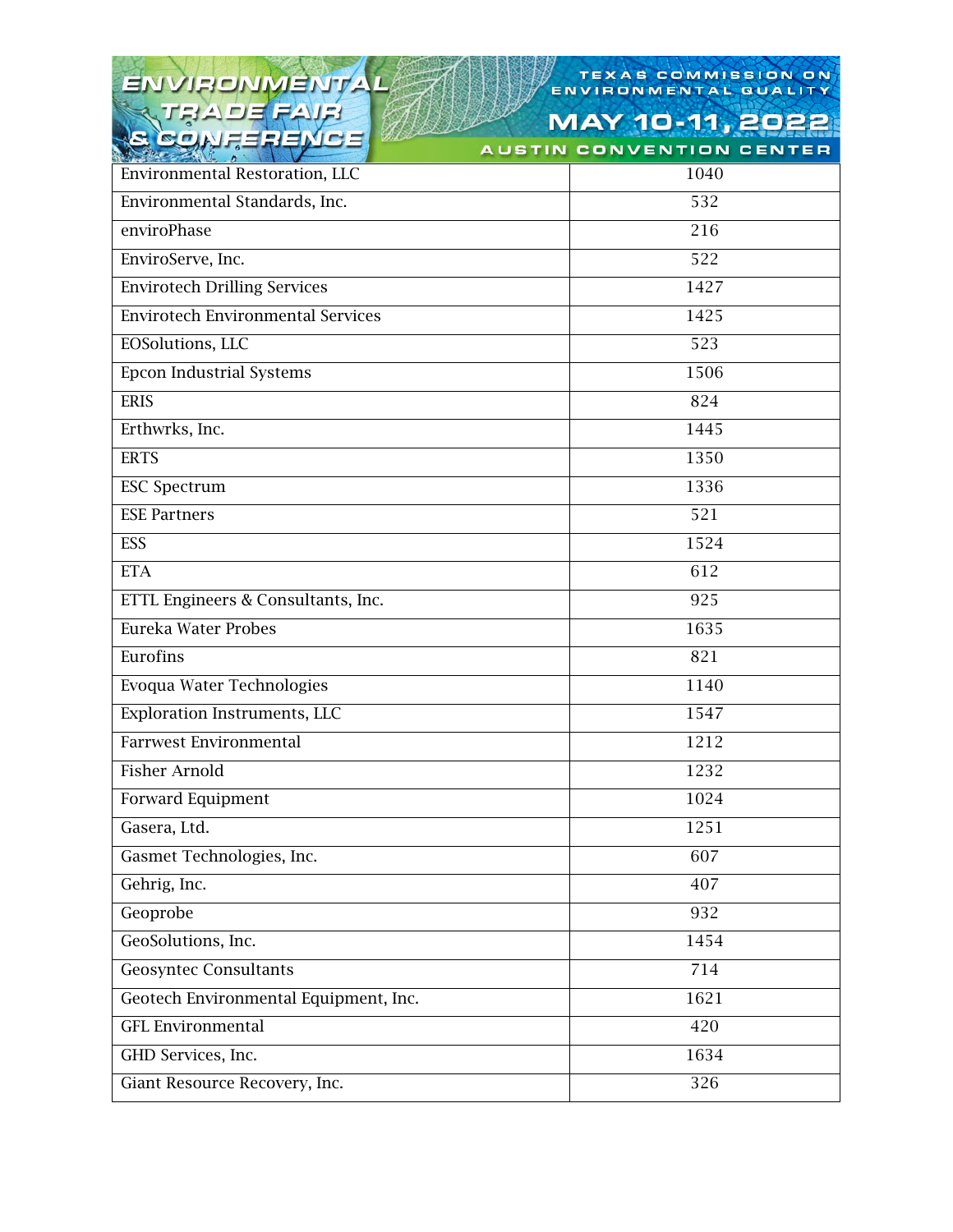#### ENVIRONMENTAL AIR THA E **CONF** 1-1 - 1

### TEXAS COMMISSION ON TEXAS COMMISSION

MAY 10-11, 2022 **AUSTIN CONVENTION CENTER** 

| have a series of the company of the company of the company of the company of the company of the company of the<br>Giles Engineering Associates, Inc. | 302  |
|------------------------------------------------------------------------------------------------------------------------------------------------------|------|
| <b>GPRS</b>                                                                                                                                          | 1149 |
| Green Star/Wright Environmental                                                                                                                      | 424  |
| <b>Green Stuff Absorbent</b>                                                                                                                         | 1732 |
| Green Thermal Solutions, LLC                                                                                                                         | 1156 |
| <b>Grones Environmental</b>                                                                                                                          | 1734 |
| Groundwater & Environmental Services, Inc.                                                                                                           | 716  |
| Gruene Environmental                                                                                                                                 | 1615 |
| <b>GSI Environmental</b>                                                                                                                             | 421  |
| <b>Halff Associates</b>                                                                                                                              | 323  |
| <b>Hanson Professional Services</b>                                                                                                                  | 1644 |
| Hatch, Ltd.                                                                                                                                          | 214  |
| <b>Haz Mat Special Services</b>                                                                                                                      | 202  |
| <b>HEPACO</b>                                                                                                                                        | 1346 |
| Heritage Environmental Services                                                                                                                      | 1311 |
| Heritage-Crystal Clean                                                                                                                               | 1424 |
| Hole Products, LLC                                                                                                                                   | 937  |
| Horizon Environmental                                                                                                                                | 1237 |
| <b>HPP Corp</b>                                                                                                                                      | 827  |
| Hydo-Con, LLC                                                                                                                                        | 507  |
| Hydrex Environmental                                                                                                                                 | 1533 |
| <b>IKON Environmental</b>                                                                                                                            | 1136 |
| <b>Industrial Fluid Management</b>                                                                                                                   | 1637 |
| Ingenium                                                                                                                                             | 1629 |
| Innovative Environmental Solutions, LLC dba Remediation<br>Service Int'l - RSI                                                                       | 1523 |
| In-Situ                                                                                                                                              | 227  |
| <b>INTERA</b> Incorporated                                                                                                                           | 813  |
| ION Science, Inc.                                                                                                                                    | 1556 |
| JATCO, Inc.                                                                                                                                          | 1341 |
| Koza's, Inc.                                                                                                                                         | 1444 |
| Krfota Technologies, LLC                                                                                                                             | 1437 |
| Lab Products, Inc.                                                                                                                                   | 720  |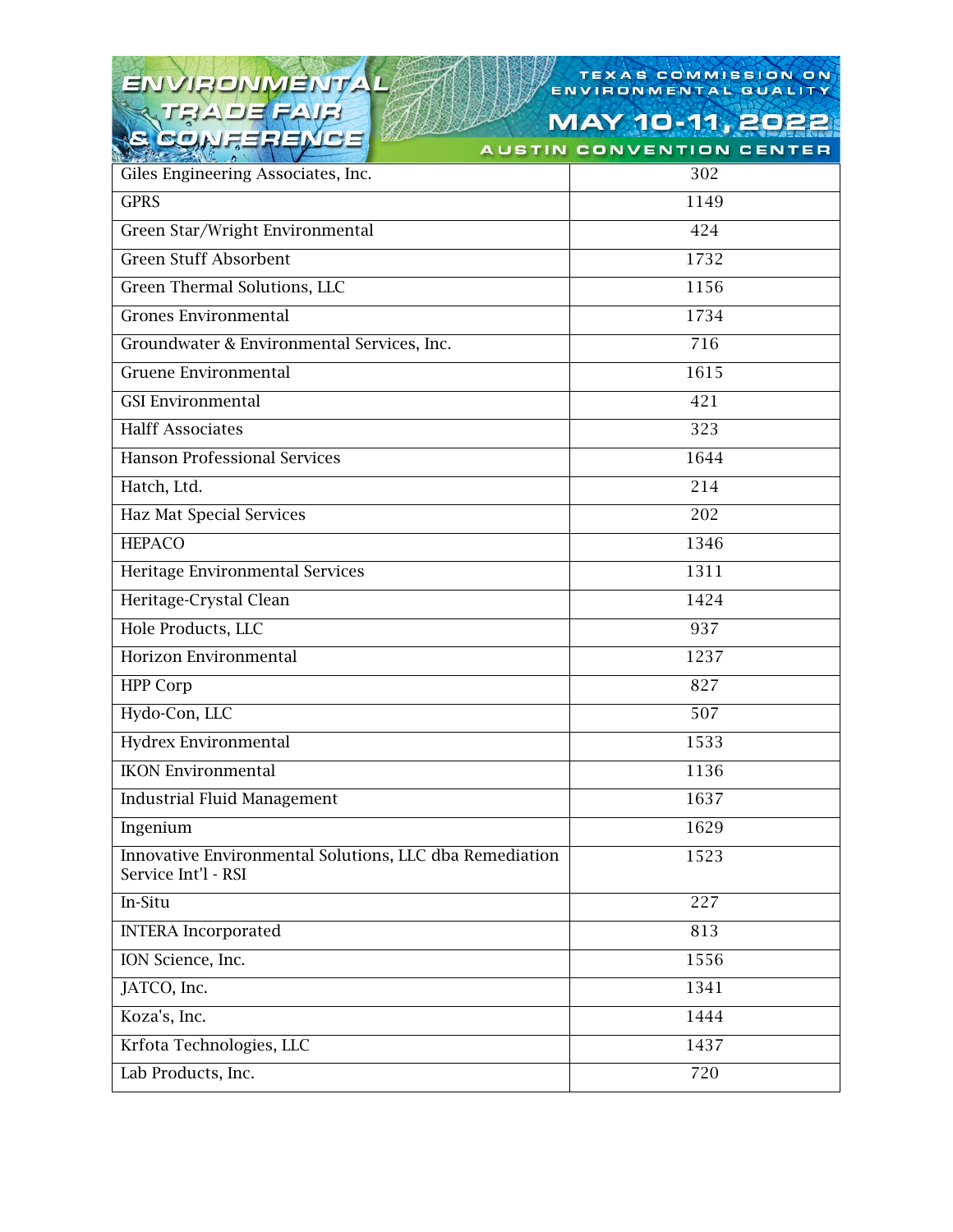### ENVIRONMENTAL **CONF-**キュニ

## TEXAS COMMISSION ON

**MAY 10-11, 2022 AUSTIN CONVENTION CENTER** 

| <b>CONSTRUCTION OF THE VIOLENCE</b><br>LCA Environmental, Inc. | 1607 |
|----------------------------------------------------------------|------|
| <b>LCRA Environmental Laboratory Services</b>                  | 626  |
| Leak Surveys, Inc.                                             | 503  |
| LEI, Inc.                                                      | 837  |
| <b>Lhoist North America</b>                                    | 1608 |
| LightBox                                                       | 425  |
| Lighthouse Environmental Services, Inc.                        | 1646 |
| LIGHTING RESOURCES, LLC                                        | 426  |
| Lime Association of Texas                                      | 1706 |
| Liquid Environmental Solutions of Texas                        | 1522 |
| Living Earth                                                   | 812  |
| <b>LOKRING</b>                                                 | 222  |
| Lone Star Hazmat Response, LLC                                 | 322  |
| <b>Magnaflow Environmental</b>                                 | 1113 |
| Matidor.com                                                    | 400  |
| Merichem Company                                               | 1126 |
| Met One Instruments, Inc.                                      | 1434 |
| Micro-Bac International                                        | 423  |
| Micro-Blaze                                                    | 316  |
| <b>Midland Scientific</b>                                      | 1549 |
| Moleaer                                                        | 611  |
| Montrose Environmental                                         | 608  |
| Morrow Energy                                                  | 1540 |
| <b>Nightwolf Productions</b>                                   | 1555 |
| North Water District Laboratory Services, Inc.                 | 631  |
| <b>NSSI Environmental</b>                                      | 301  |
| NTG Environmental                                              | 724  |
| Nutech Instruments, Inc.                                       | 1334 |
| <b>OMI Environmental Solutions</b>                             | 1344 |
| Opgal Optronic Industries, Ltd.                                | 1545 |
| Orsat                                                          | 614  |
| Pace                                                           | 1233 |
| Pape-Dawson Engineers                                          | 1650 |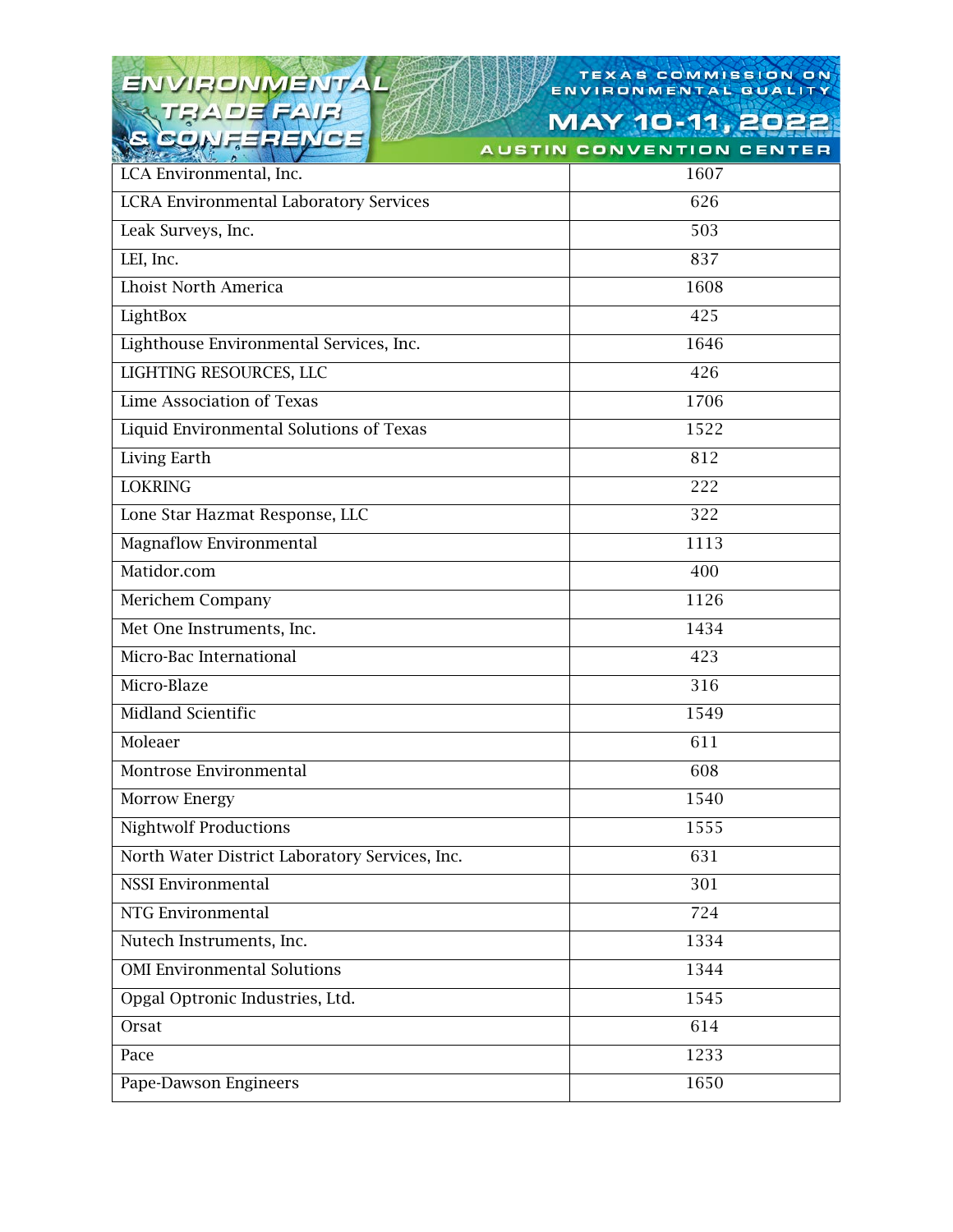#### VIRONMENTAL EN THA п CON

### TEXAS COMMISSION ON TEXAS COMMISSION

| $H = H - H - H$                              | <b>AUSTIN CONVENTION CENTER</b> |
|----------------------------------------------|---------------------------------|
| PDC Corp/A TenForce Company                  | 224                             |
| Peak Scientific                              | 1539                            |
| Percheron, LLC                               | 212                             |
| Petroleum Solids Control, Inc.               | 1537                            |
| Philotechnics, Ltd.                          | 220                             |
| Pine Environmental                           | 1724                            |
| Pipeline Packaging                           | 1446                            |
| <b>PLC Manufacturing</b>                     | 1639                            |
| <b>POWER Engineers</b>                       | 721                             |
| Precision Tracking Solutions, Inc.           | 1429                            |
| <b>Profile Products</b>                      | 215                             |
| Protego USA, Inc.                            | 1415                            |
| Providence Engineering And Environmental     | $\overline{3}20$                |
| PumpOne Environmental, LLC                   | 1508                            |
| QED Environmental Systems, Inc.              | 1616                            |
| <b>QNOPY</b>                                 | 1413                            |
| Quala                                        | 1227                            |
| Quality Environmental Containers, Inc.       | 613                             |
| <b>Quantum Analytics</b>                     | 1034                            |
| Raba Kistner, Inc.                           | 1740                            |
| Rain for Rent                                | 1536                            |
| <b>Ramboll US Consulting</b>                 | 509                             |
| Ranger Analytics, Inc.                       | 1134                            |
| Ranger Environmental Services, LLC           | 1432                            |
| Red Ball Technical Gas Services              | 825                             |
| Reed Industrial Systems                      | 1641                            |
| <b>REGENESIS</b>                             | 807                             |
| <b>Remedial Construction Services</b>        | 603                             |
| Republic Services                            | 907                             |
| Resolute Environmental and Response Services | 325                             |
| Restek                                       | 1332                            |
| Ron Perrin Water Technologies, Inc.          | 630                             |
| Roux                                         | 713                             |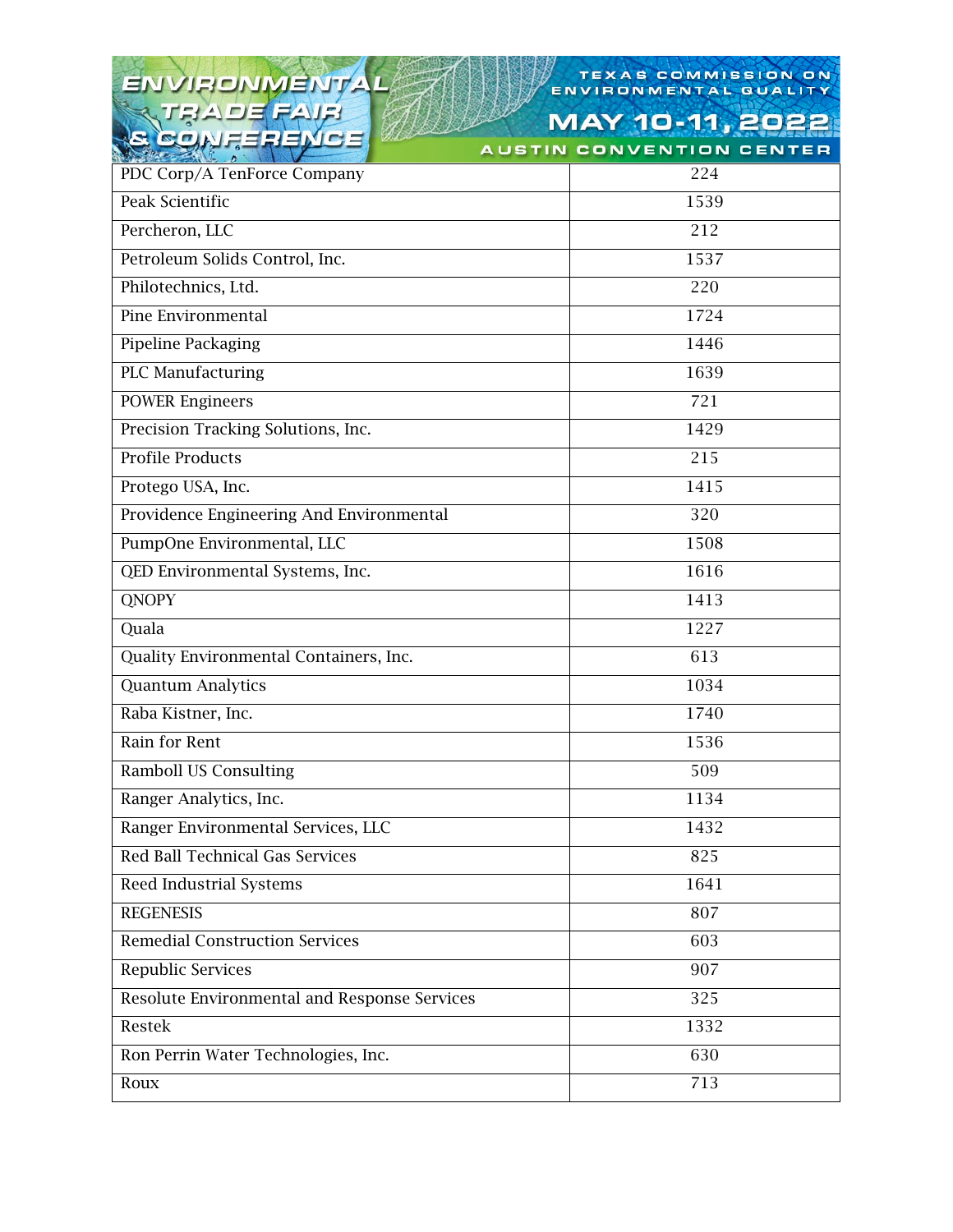### TEXAS COMMISSION ON

**MAY 10-11, 2022** 

| SECURE FENCE<br><b>MARCHE</b>                | <b>AUSTIN CONVENTION CENTER</b> |
|----------------------------------------------|---------------------------------|
| RSB Solutions, Ltd. Co DBA RSB Environmental | 207                             |
| Sabio Environmental LLC                      | 300                             |
| Scientific Aviation - ChampionX              | 501                             |
| <b>SEAL Analytical</b>                       | 1025                            |
| <b>SEI</b> Industries                        | 1234                            |
| Sensit Technologies                          | 1648                            |
| ServiTech Laboratories                       | 1248                            |
| <b>SET Environmental</b>                     | 707                             |
| SGS North America, Inc.                      | 1325                            |
| Shelton Services, Inc.                       | 210                             |
| <b>SICK</b>                                  | 1628                            |
| Skalar                                       | 1538                            |
| SLICK Response Services, Ltd.                | 1139                            |
| Solmax Geosynthetics, LLC                    | 1525                            |
| Southwest Shipyard                           | 1137                            |
| <b>Space City Services</b>                   | 1507                            |
| <b>Spectrum Environmental Solutions</b>      | 621                             |
| <b>Spectrum Water Technology</b>             | 1407                            |
| Speed Field Services, LLC                    | 1244                            |
| Spill Tackle, LLC                            | 1551                            |
| Spirit Environmental, LLC                    | 1241                            |
| Sprint Waste Services, LP                    | 1236                            |
| <b>Spur Environmental Services</b>           | 1433                            |
| <b>Stantec Consulting</b>                    | 921                             |
| <b>Stolthaven Houston</b>                    | 711                             |
| <b>SUEZ Advanced Solutions</b>               | 1708                            |
| Sun Belt Industrial Services                 | 915                             |
| <b>SWCA Environmental Consultants</b>        | 1736                            |
| Tait Environmental Services                  | 200                             |
| Talon/LPE, Ltd.                              | 1333                            |
| Targus Associates, LLC                       | 1240                            |
| <b>TAS Environmental Services</b>            | 1007                            |
| <b>Tasman Geosciences</b>                    | 1438                            |

RONMENTAL

AJFI

EN

TE

CON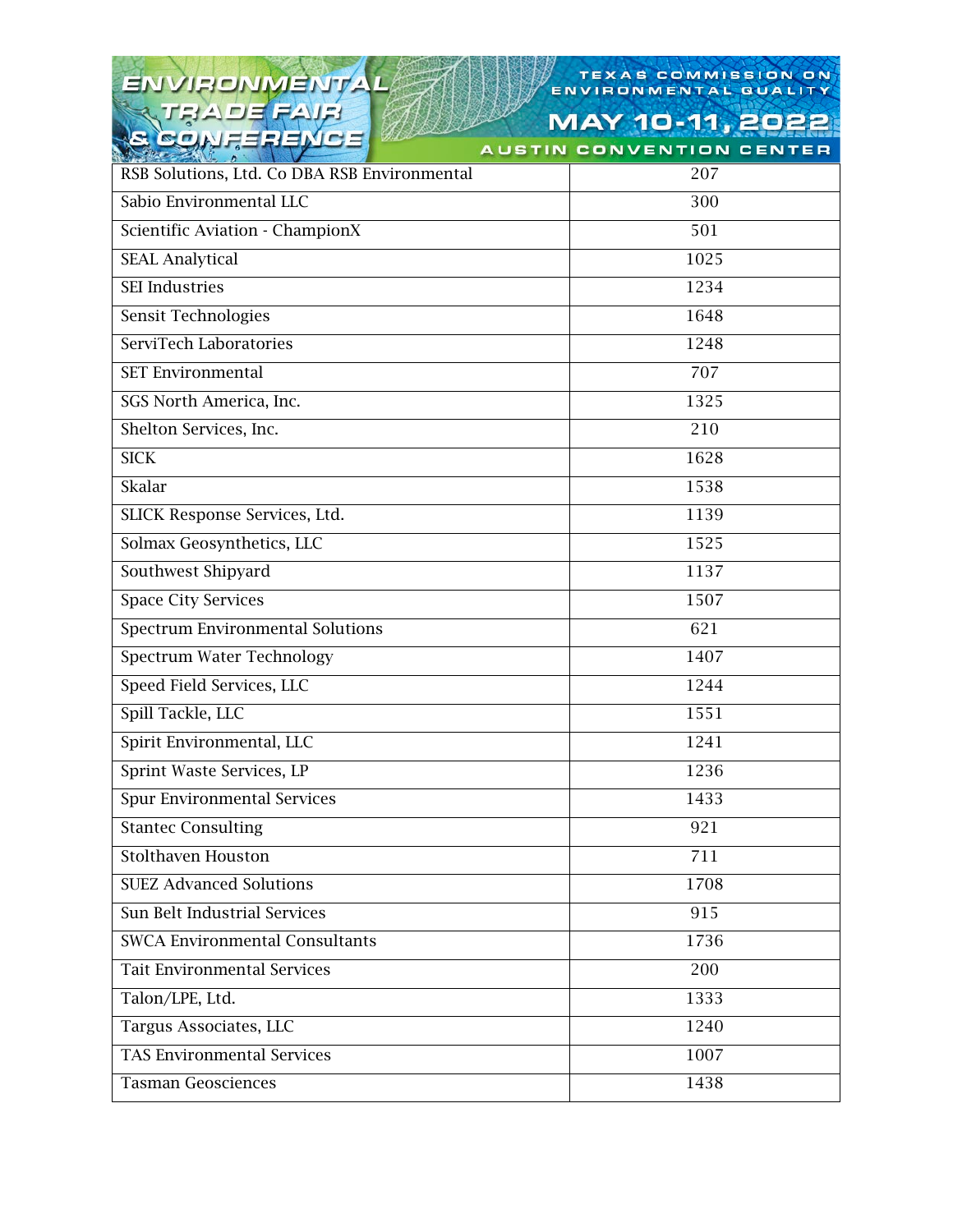| ENVIRONMENTAL                                               | TEXAS COMMISSION ON<br>ENVIRONMENTAL QUALITY |
|-------------------------------------------------------------|----------------------------------------------|
| JEADE FAIR                                                  | MAY 10-11, 20                                |
| <b>SCONFERENCE</b>                                          | <b>AUSTIN CONVENTION CENTER</b>              |
| TE Instruments USA                                          | 1246                                         |
| Teledyne API                                                | 1554                                         |
| Terracon Consultants, Inc.                                  | 615                                          |
| <b>TETC</b>                                                 | 314                                          |
| <b>Tetra Tech</b>                                           | 817                                          |
| Texas A&M Engineering Extension Service                     | 1254                                         |
| Texas Aggregates & Concrete Association                     | 1155                                         |
| Texas Board of Professional Engineers and Land<br>Surveyors | 1638                                         |
| <b>Texas Board of Professional Geoscientists</b>            | 1636                                         |
| <b>Texas Disposal Systems</b>                               | 727                                          |
| Texas Molecular, LLC                                        | 310                                          |
| Texas Water Development Board                               | 513                                          |
| The CMM Group                                               | 1622                                         |
| The Thrival Company                                         | 401                                          |
| <b>Thermal Scientific</b>                                   | $\overline{624}$                             |
| Thermo Fisher Scientific-Water Analysis                     | 1411                                         |
| Think Environmental                                         | 1515                                         |
| Thomas Scientific                                           | 1710                                         |
| <b>Titan Liner</b>                                          | 1712                                         |
| Tolunay-Wong Engineers, Inc.                                | 1307                                         |
| Tradebe Environmental Services                              | 431                                          |
| <b>TRC Companies</b>                                        | 504                                          |
| Trihydro                                                    | 1338                                         |
| <b>Trinity Consultants</b>                                  | 1612                                         |
| TSI, Inc.                                                   | 1613                                         |
| TTL, Inc.                                                   | 939                                          |
| <b>U.S. Underwater</b>                                      | 1345                                         |
| <b>Union Processing Systems</b>                             | 206                                          |
| <b>United States Environmental Services</b>                 | 609                                          |
| <b>Univar Solutions</b>                                     | 1627                                         |
| University of Texas at Arlington                            | 221                                          |
| <b>URT</b>                                                  | 213                                          |